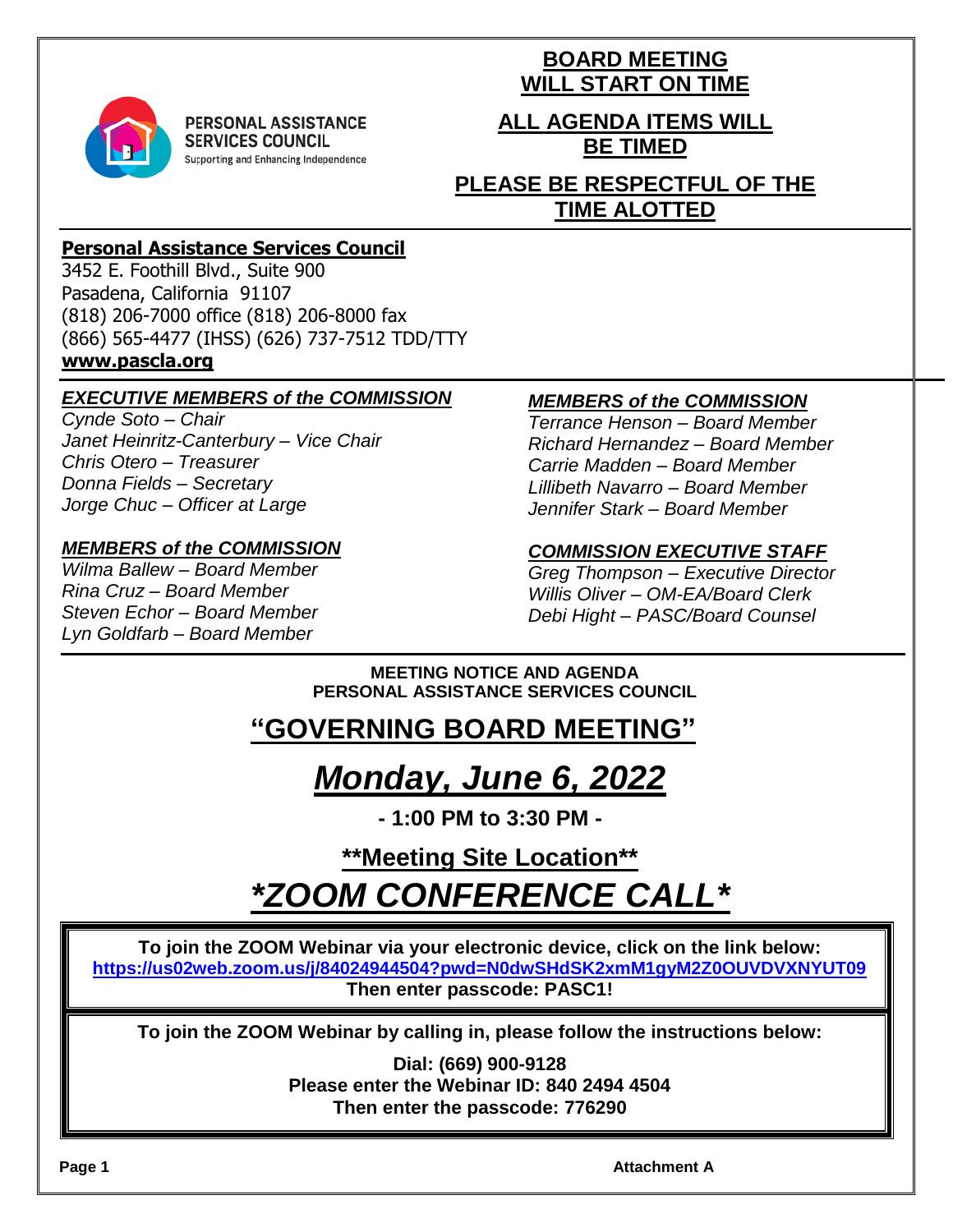## **To Provide Written Public Comment: You may submit written public comments by email to: [woliver@pascla.org](mailto:woliver@pascla.org) by no later than Sunday, June 5, 2022**

**Notice is hereby given that the Personal Assistance Service Council (PASC) Governing Board will hear, discuss, deliberate and/or take an action upon the following items listed in this notice. The public is invited to listen and provide written comments as instructed on page 1-2 of the agenda.**

# **\*ALL AGENDA ITEMS WILL BE TIMED\***

## **\*PLEASE BE RESPECTFUL OF THE TIME ALOTTED\***

#### **ITEMS:**

- **1. Call to Order / Roll Call ------------------------------------------------------------------------------- (5mins)**
- **2. Findings made at the May 17, 2022 Board of Supervisors Meeting to continue holding meetings via Teleconferencing (includes PASC Board meetings) –** *Attachment B*
- **3. Reading of the Mission Statement and Moment of Silence –** *Attachment – C ----* **(5mins)**
- **4. Comments from the Public on Issues not on this Agenda:** The Governing Board will address 1) **written comments** submitted by the public; and 2) **comments from the public** participating on this Zoom call at this time on matters not on the agenda. Matters raised at this time may be briefly discussed by the Governing Board and/or placed on a subsequent agenda.
- **5. Consent Agenda ----------------------------------------------------------------------------------------- (5mins)** a) **Minutes – Approval of the May 2, 2022 –** *Attachment – D* b) **Financial Report – Approval of April 2022 - ADMIN –** *Attachment – E-1*  c) **Financial Report – Approval of April 2022 - NPER –** *Attachment – E-2* d) **Activity Calendar –** *Attachment – F (JUNE 2022)* e) **PASC Performance Measures –** *Attachment – G (APRIL 2022)*
- **6. Board Chair's Report – Cynde Soto ------------------------------------------------------------- (25mins)** a) **CARA Budget Action Day – Cynde Soto/Carrie Madden** b) **Provider Shortage Crisis Campaign – Carrie Madden** c) **CICA Budget Ask – Janet Heinritz-Canterbury** d) **Leora Filosena, Deputy Director Adult Programs Division, DSS – Presentation 7. Executive Director's Report – Greg Thompson --------------------------------------------- (20mins)** a) **General Announcements** b) **State Permanent Back-Up Provider System** c) **Career Pathways** d) **PASC State Allocation Update**
	- e) **PASC DPSS Contract Update**